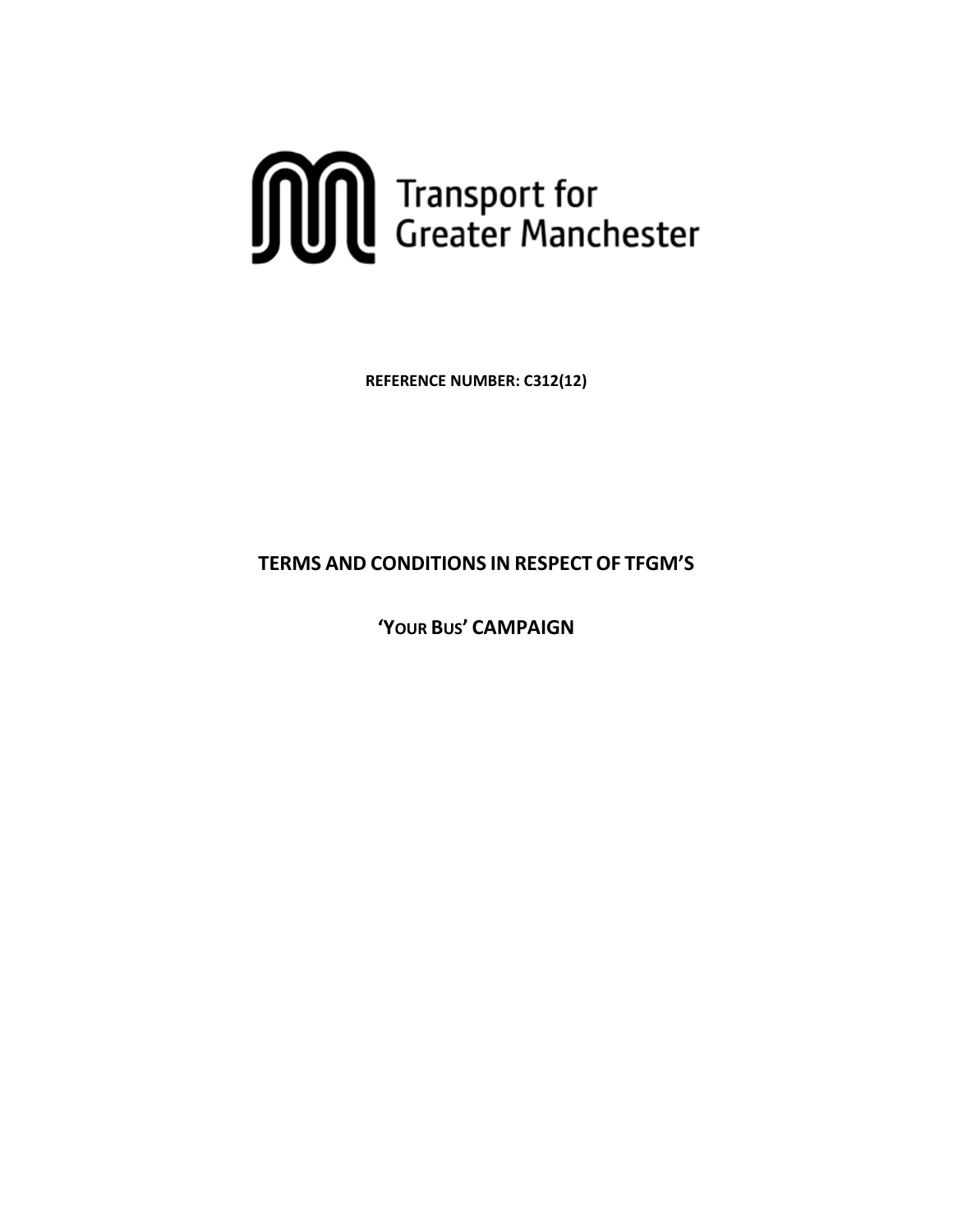### **1. The promoter**

1.1 The promoter is Transport for Greater Manchester of 2 Piccadilly Place, Manchester, M1 3BG ("**TfGM**").

## **2. The competition**

- 2.1 The title of the competition is "Your Bus", which is a campaign launched in connection with TfGM's Yellow School Bus services and in an attempt to increase TfGM's engagement with the community and promote community projects through the donation and use of decommissioned buses ("**the Campaign**").
- 2.2 The competition involves parties completing an online application form outlining their proposed use of the donated bus for a community or school purpose. These applications will be scored by a panel of TfGM representatives who will evaluate the community or educational benefits of the proposal, the likelihood that the proposals are achievable and any other funding or support which the applicant has been able to secure for the proposals ("the Criteria"). Of those applications which demonstrate this criteria, the evaluation panel will choose the best applications.
- 2.3 9 of TfGM's current Yellow School Bus fleet which are due to be decommissioned in July 2022 are available for donation.
- 2.4 A copy of these terms and conditions will be available to view at: www.tfgm.com/bus/your-bus

#### **3. How to enter**

- 3.1 The competition will run from 23 May 2022 to 24 June 2022 inclusive.
- 3.2 To enter the competition, applicants will be required to complete an online application form which is available at www.tfgm.com/bus/your-bus.
- 3.3 In entering into this competition, applicants will be deemed to have accepted these terms and conditions.
- 3.4 All entries must be received by TfGM no later than the latest date set out in clause 3.1 above. Although the campaign may be running after the dates set out in clause 3.1 above, all applications received after such dates will be automatically disqualified and their application will not be evaluated.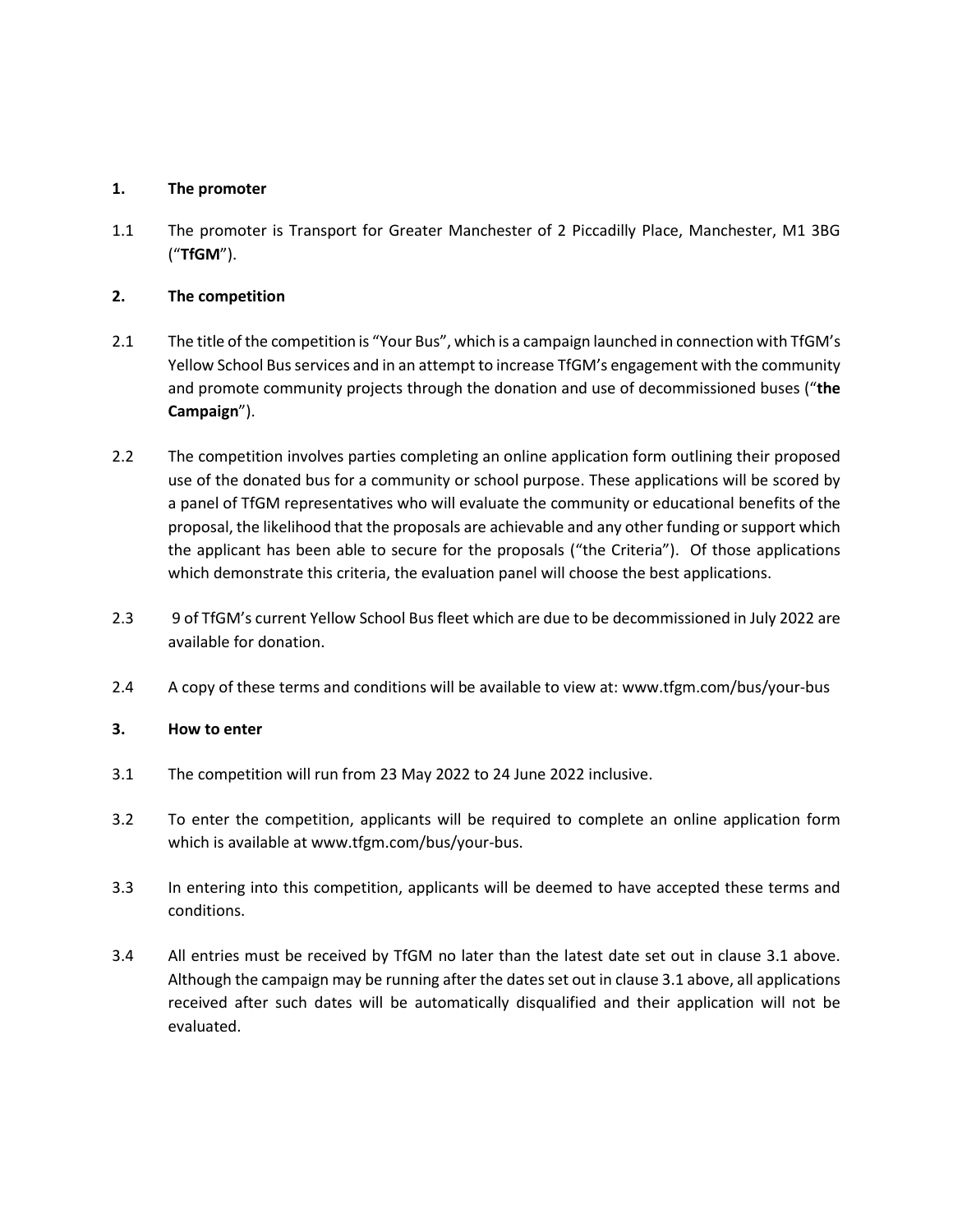- 3.5 Successful applicants will be chosen by a panel of TfGM representatives, based upon the applicants demonstrating through their application that their proposals meet the Criteria. The decision of the panel will be final and will be wholly at the panel's discretion.
- 3.6 TfGM will **not** accept:
	- (a) responsibility for online application forms that are incorrect, damaged or delayed regardless of cause, including, for example, equipment failure, technical malfunction, systems, satellite, network, server, computer hardware or software failure of any kind; or
	- (b) responsibility for the applicant failing to comply with any of these terms and conditions.
- 3.7 By taking part in the competition, you are agreeing to be bound by these terms and conditions and agree to participate in any reasonable publicity as required by TfGM.
- 3.8 For help with entries, please contact *[yellow.bus@tfgm.com](mailto:marketing@tfgm.com)*.

#### **4. Eligibility**

- 4.1 The competition is only open to all schools and community groups/associations in Greater Manchester.
- 4.2 In entering the competition, you confirm that you are eligible to do so and eligible to claim any bus you may win. TfGM may require you to provide proof that you are eligible to enter the competition.
- 4.3 TfGM will not accept competition entry application forms that are:
	- (a) received after the competition has closed;
	- (b) automatically generated by computer;
	- (c) completed by third parties or in bulk;
	- (d) illegible or have been altered;
	- (e) contain inappropriate, harmful or otherwise unsuitable usernames;
	- (f) incomplete.
- 4.4 Applicants are limited to one entry application form.
- 4.5 TfGM reserves all rights to disqualify you if your conduct is contrary to the spirit or intention of the competition.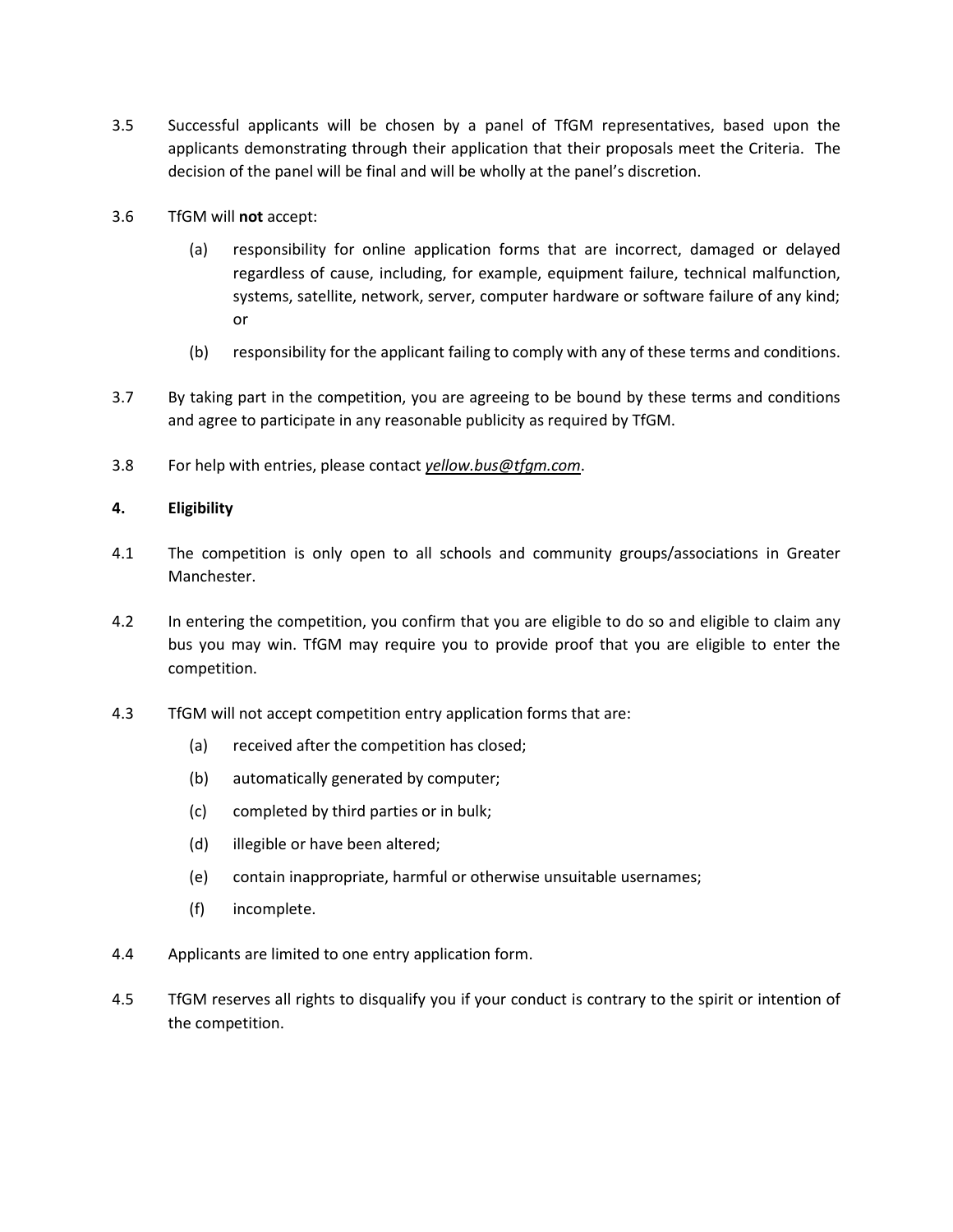### **5. The buses**

- 5.1 9 of TfGM's current Yellow School Bus fleet which are due to be decommissioned in July 2022 are available for donation, the details of which are as follows:
	- Iveco Scolabus 24
	- Registered in 2007 and 2009
	- Fitted with 67 seats
	- Powered DDA ramp fitted
	- Exterior dimensions are 12 meters in length by 2.5 meters in width and 3.2 meters in height
	- Weight 10,800KG
- 5.2 TfGM retains the right to give away less than 9 buses if less than 9 applicants are able to sufficiently demonstrate within their applications, to the satisfaction of the Evaluation Panel, that their proposals meet the criteria set out in conditions 2.2 and 3.5.

### **6. Winner notification and announcement**

- 6.1 Successful applicants will be chosen by 28<sup>th</sup> June 2022 and notified by email by TfGM on  $1^{st}$  July 2022 ("**Notification Date"**).
- 6.2 Successful applicants will have seven days from the Notification Date to confirm in writing to yellow.bus@tfgm.com that they wish to receive the donated vehicle. Winners of the competition will be required to sign a Vehicle Donation Agreement in the form of the template attached at Appendix 1 of these terms and conditions.
- 6.3 TfGM will make all reasonable efforts to contact the successful applicant. If the successful applicant cannot be contacted or is not available or has not claimed their bus within seven of days of the initial contact Date, TfGM reserves the right to offer the bus to the next eligible applicant (and in doing so will repeat the process set out in clause 3.5) or dispose of the vehicle by another method.

## **7. Limitation of liability**

7.1 Insofar as is permitted by law, TfGM, its agents or distributors will not in any circumstances be responsible or liable to compensate the winner or accept any liability for any loss, damage, personal injury or death occurring as a result of taking up the Prize except where it is caused by the negligence of TfGM, its agents or distributors or that of their employees. Your statutory rights are not affected.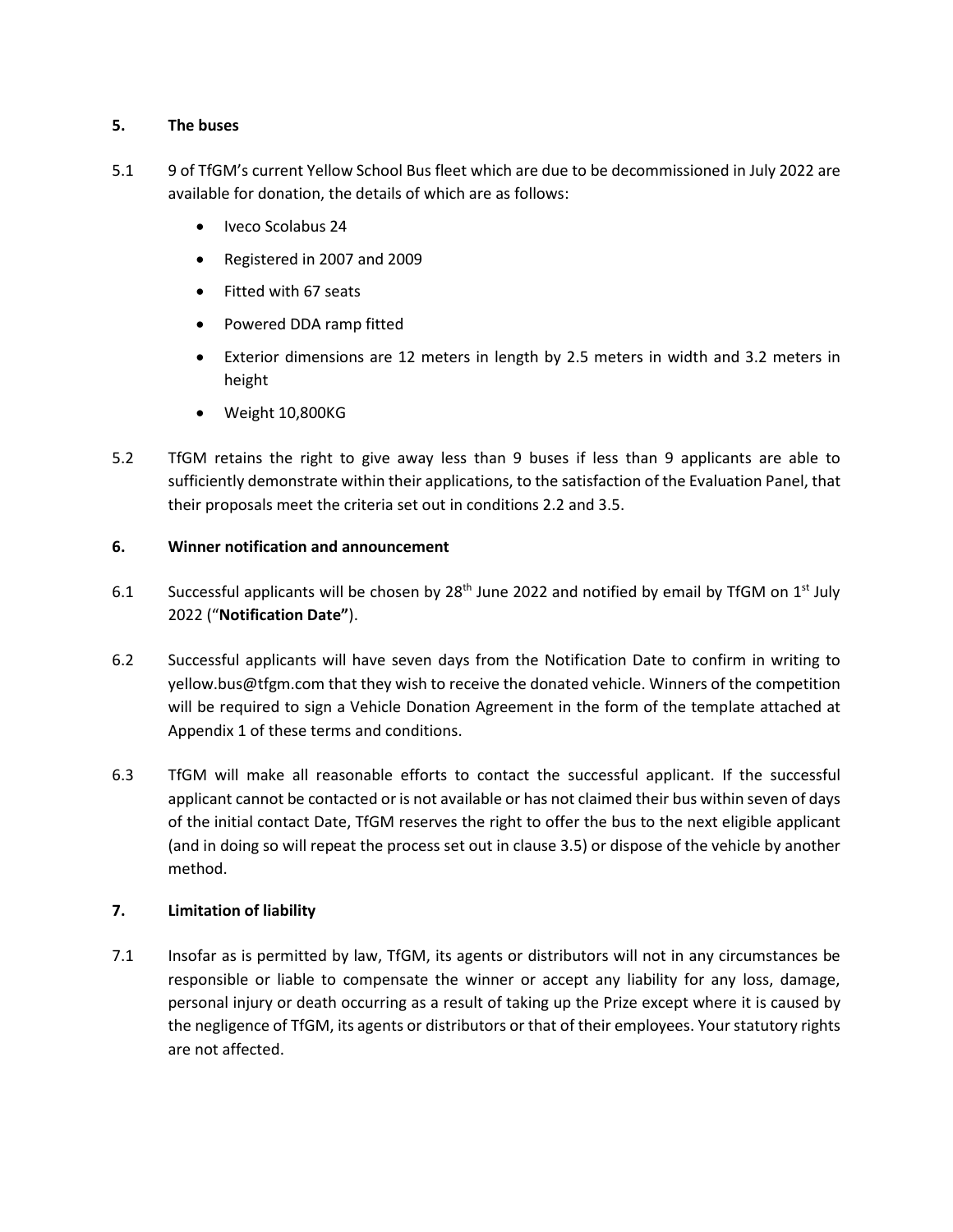7.2 Insofar as is permitted by law, your liability to TfGM will be unlimited in respect of any breach of clauses 8.2 and 8.3.

#### **8. Ownership of competition entries and intellectual property rights**

- 8.1 All competition entries and any accompanying material submitted to TfGM will become the property of TfGM on receipt and will not be returned to the entrant.
- 8.2 By submitting your entry and any accompanying material in accordance with clause 3.2, you agree that TfGM may, but is not required to, use your entry and any supporting materials in connection with the competition. You agree to grant TfGM a non-exclusive, worldwide, irrevocable licence, for the full period of any intellectual property rights in the entry and any accompanying materials, to use, display, publish, transmit, copy, edit, alter, store, re-format and sub-licence the competition entry and any accompany materials for such purposes.
- 8.3 By submitting your entry and any accompanying material in accordance with clause 3.2, you confirm and hereby warrant that:
	- (a) all photographs, images and other media included in your entry are your original works, are not defamatory and do not infringe any third-party rights;
	- (b) you will provide evidence of any required consents or licences at the reasonable request of TfGM, failing which you will risk being disqualified from the competition.

#### **9. Data protection and publicity**

9.1 For details of how TfGM will process your data in respect of this competition, please see the Competitions Privacy Notice which can be view at *[www.tfgm.com/privacy-policy/competitions](http://www.tfgm.com/privacy-policy/competitions)*.

#### **10. General**

- 10.1 If there is any reason to believe that there has been a breach of these terms and conditions, TfGM may at its sole discretion, reserve the right to exclude you from participating in the competition.
- 10.2 TfGM reserves the right to hold void, suspend, cancel, or amend the prize competition where it becomes necessary to do so.
- 10.3 These terms and conditions (including any non-contractual disputes or claims) shall be governed by English law, and the parties submit to the non-exclusive jurisdiction of the courts of England and Wales to settle any dispute and claim arising out of or in connection with it (including any non-contractual disputes or claims).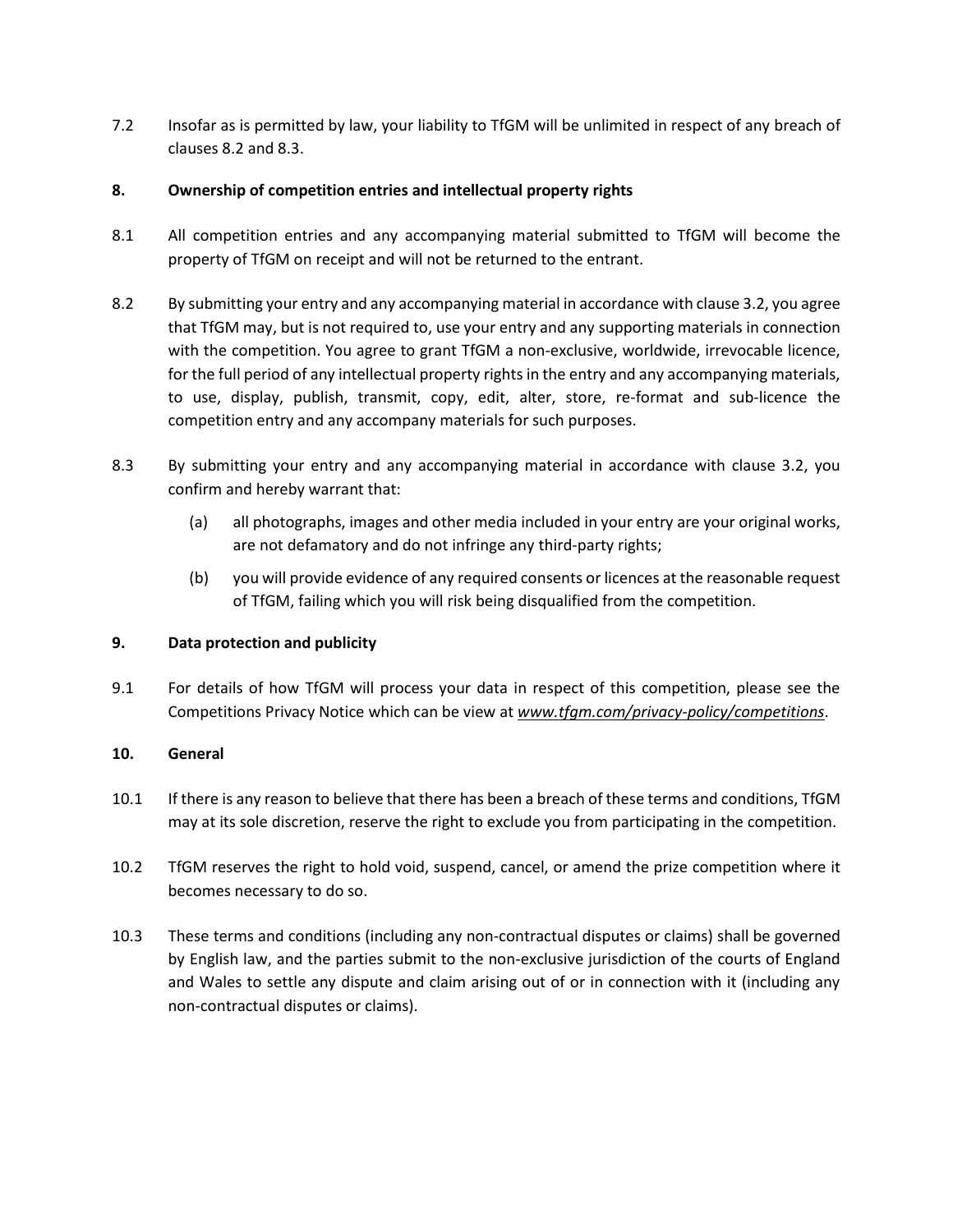## **Appendix** – Vehicle Donation Agreement

**THIS VEHICLE DONATION AGREEMENT** is made the day of 2022 **BETWEEN (1) TRANSPORT FOR GREATER MANCHESTER** of 2 Piccadilly Place, Manchester M1 3BG ("**Transferor**") **AND (2) [ ]** of [  $\mathbf{I}$ 

("**Transferee**").

**WHEREAS** the Transferor and the Transferee have agreed on the disposition of a vehicle belonging to the Transferor.

## **THE TRANSFEROR AND THE TRANSFEREE HEREBY AGREE** as follows:

# **1. Definitions**

**"Purpose"** the purpose set out in the Transferees application form reproduced at Appendix A

**"Site"** [where are the vehicles stored?]

**"Vehicle"** the Vehicle identified in Appendix B to this Agreement [together with the logbooks and test certificates.]

# **2. Removal of Vehicle; Consideration; Transfer of Title**

- 2.1 At a mutually acceptable time and date, but not later than 30 days after the Effective Date, the Transferee will, at the Transferee's sole cost, expense and risk, remove the Vehicle from the Site.
- 2.2 The consideration to benefit the Transferor as a result of the transaction contemplated by this Agreement, shall be the convenience of having the Vehicle removed from its possession and ownership of the Vehicle transferred to the Transferee. No monetary consideration shall be due to the Transferor under the terms of this Agreement.
- 2.3 Effective upon the Transferee's removal of the Vehicle from the Site, the Transferor hereby transfers, assigns and conveys to the Transferee all of Transferor's right, title and interest in and to the Vehicle.

# **3. Retention and use of the Vehicle**

3.1 In consideration of taking possession and ownership of the Vehicle, the transferee agrees to retain ownership of the Vehicle and use the Vehicle for the Purpose for the period of 3 years from the date of this Agreement.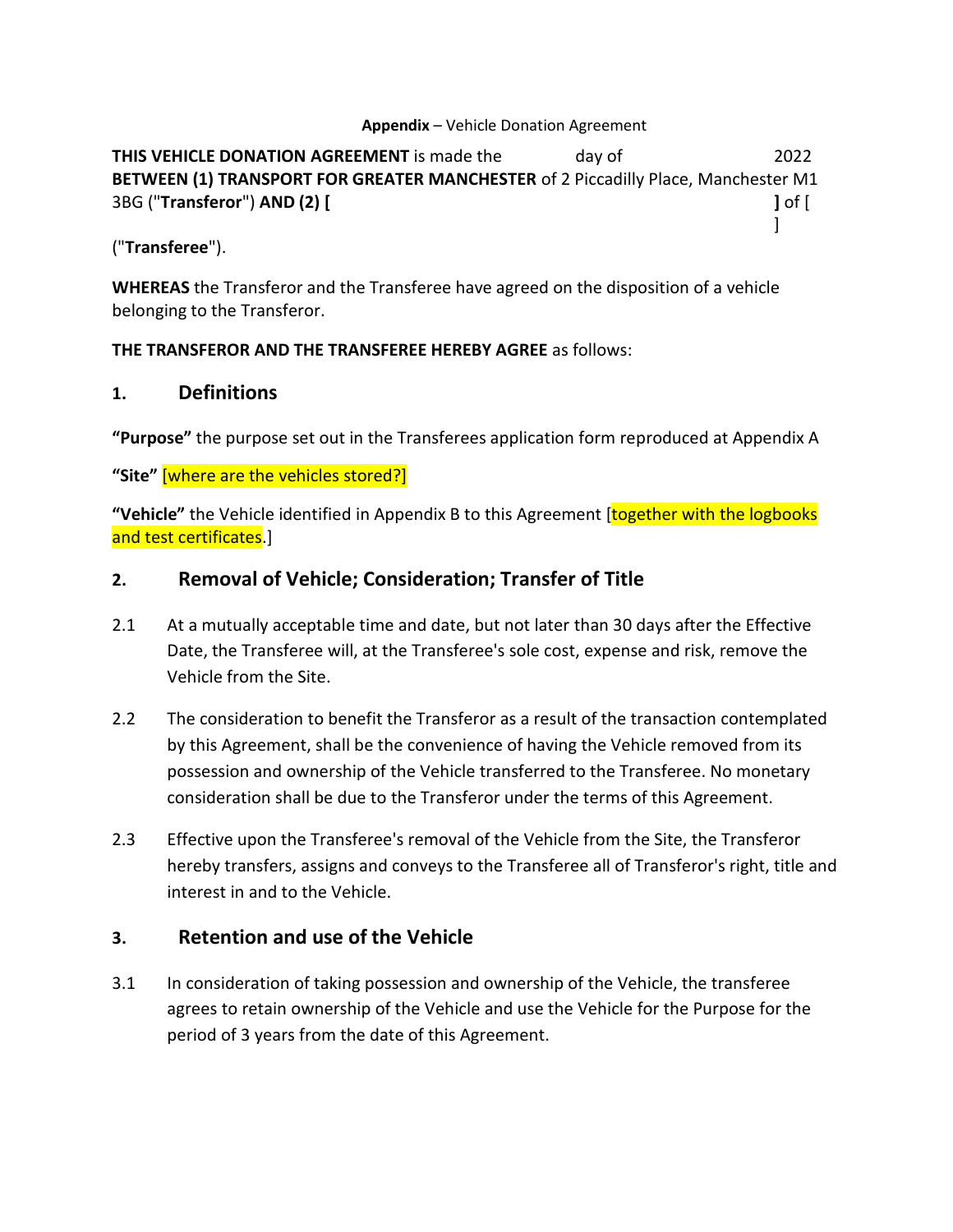# **4. Disclaimer of Warranties; Limitation of Liability**

- 4.1 The Transferor and Transferee both acknowledge that the Vehicle will be collected by the Transferee as is and where is. The Transferor makes no warranties, express or implied, whether of title, state of repair, merchantability or fitness for any particular purpose or use or for the Purpose or otherwise, of the Vehicle.
- 4.2 Under no circumstances will the Transferor be liable to the Transferee or any other person for any direct, indirect, incidental, special or consequential damages arising out of or related to this agreement or the Vehicle or the use of the Vehicle.

# **5. Entire Agreement; Amendments.**

- 5.1 This Agreement embodies the entire agreement between the Transferor and the Transferee with respect to the Vehicle and supersedes all prior oral and written, and all contemporaneous oral, agreements, proposals, representations and understandings of the parties concerning the Vehicle.
- 5.2 This Agreement may not be amended or modified except by a writing signed by both parties.

**THIS AGREEMENT** has been entered into on the date stated at the beginning of it.

| TITLE:           | Signature |
|------------------|-----------|
| Name IN CAPITALS |           |
|                  |           |
| TITLE:           | Signature |
| Name IN CAPITALS |           |
|                  |           |

For the Transferor:

## For the Transferee:

| TITLE:           | Signature |
|------------------|-----------|
| Name IN CAPITALS |           |
|                  |           |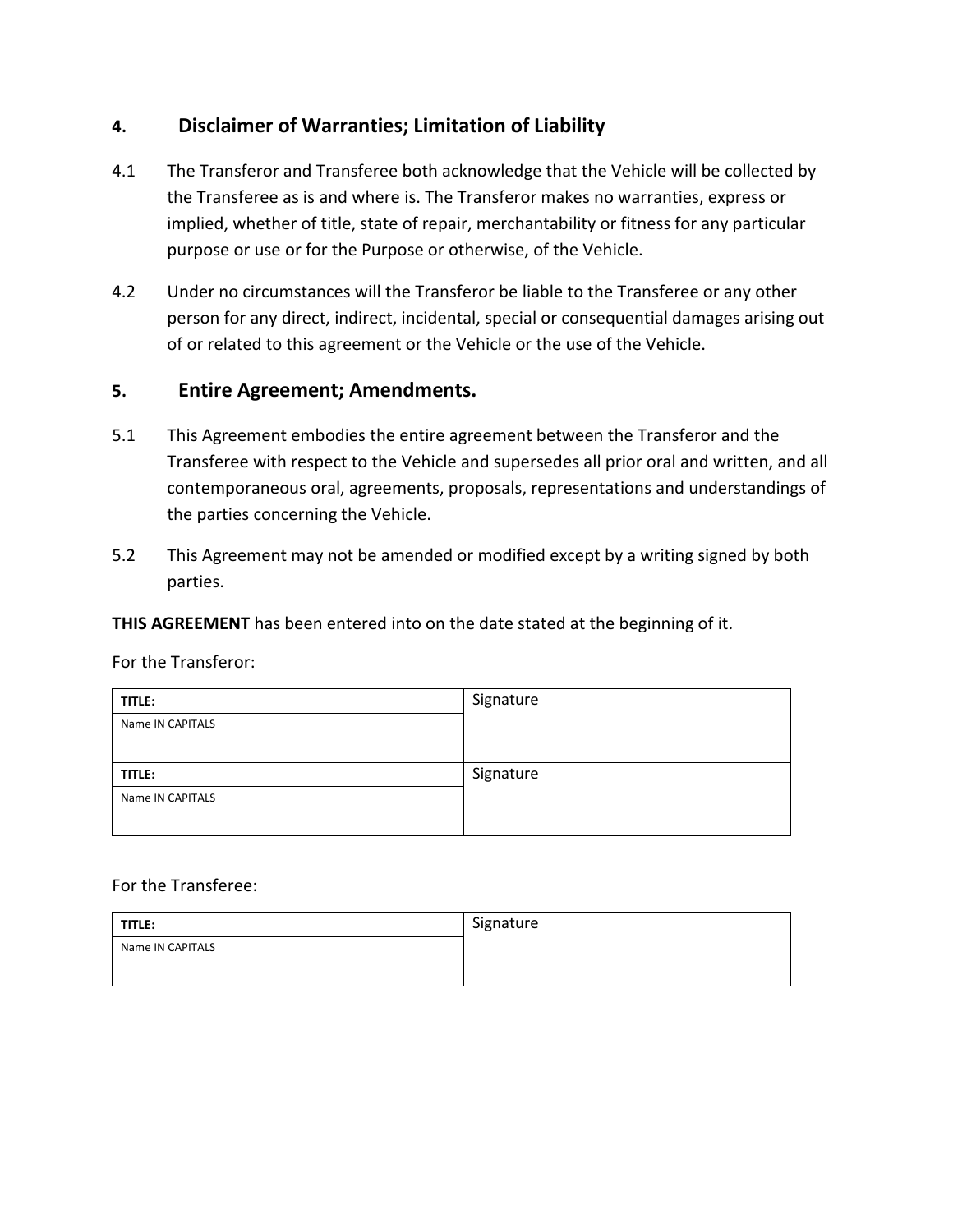**APPENDIX A -** Transferee's Application Form